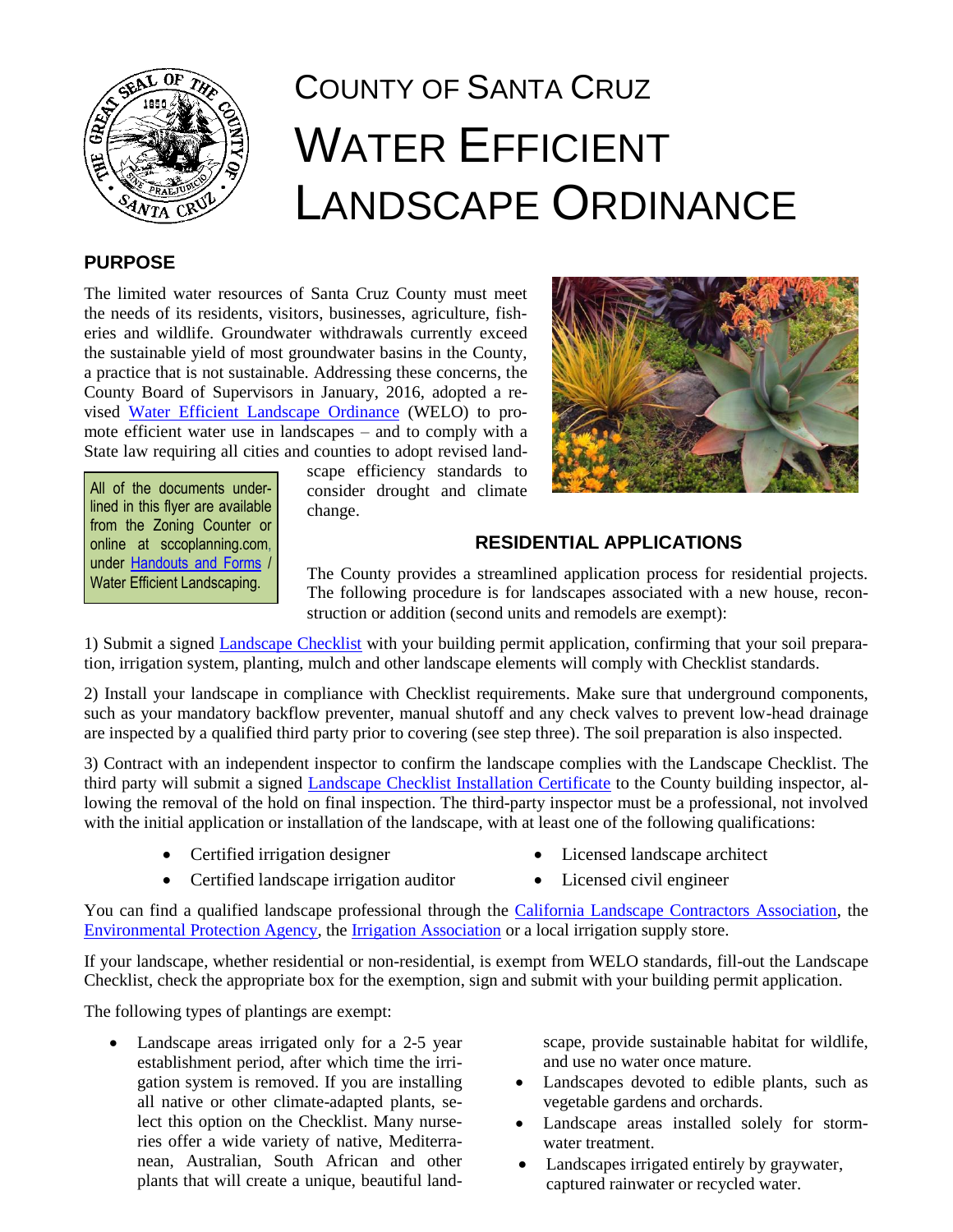- Agricultural crops, feedlots or pastures.
- Ecological restoration projects.
- Plants cultivated by botanical institutions.
- Registered historical sites with a period landscape style.
- Residential landscapes of 500 square feet or less. Note: A 20-foot x 25-foot landscape installation is usually not a viable long-term option unless associated with a replacement, reconstruction or addition project where most of the landscape already exists.

Within the service areas of water purveyors that have adopted their own WELOs, including the Soquel Creek Water District and City of Santa Cruz (see [map\)](http://www.sccoplanning.com/Portals/2/County/Planning/policy/Soquel%20WD%20and%20City%20of%20SC%20WD%20map.pdf), those agencies will continue to review projects for compliance with water efficiency standards. If you apply to the County for a permit to build a new building in Soquel, for example, the Soquel Creek Water District will review your project for compliance with its landscape water efficiency standards. To learn which agency has jurisdiction in your area, visit the County's online [GIS system,](http://gis.co.santa-cruz.ca.us/PublicGISWeb/) map your site parcel or address, then check the Special Districts tab displayed beneath the map. If you are not in the Soquel Creek Water District or City of Santa Cruz Water Department Service Area, you are subject to the County WELO. Within the service area of the City of Watsonville, the County WELO applies, but the Watsonville Public Works Water Division implements its own [programs](http://cityofwatsonville.org/public-works-utilities/water/water-conservation/landscape) to reduce landscape water use, including free landscape water consultations, rebates for lawn replacement and conservation references.

## **NON-RESIDENTIAL APPLICATION REQUIREMENTS**

To establish a landscape for a commercial, public or institutional project, or for an agricultural service establishment, follow the procedure below:

1) Submit a landscape plan and a signed Water [Efficient Landscape Plan Submittal Compliance](http://sccoplanning.com/Portals/2/County/Planning/policy/Water_Efficient_Landscape_Application_Compliance_Statement.pdf)  [Statement](http://sccoplanning.com/Portals/2/County/Planning/policy/Water_Efficient_Landscape_Application_Compliance_Statement.pdf) with your building permit application. The compliance statement, which lists the required information for your landscape plan, confirms that the landscape plan meets WELO standards.

2) Follow steps 2 and 3 from the residential application process above to complete the installation, inspection and certification of your landscape.

The landscape plan must state the Maximum Applied Water Allowance (MAWA) for your parcel and the Estimated Total Water Use (see box, right). Your plan will include an irrigation schedule (printed) for each month of first two years, including number of irrigation days per week, number of start times (cycles) per day and minutes of run time per cycle for each irrigation event; and a final irrigation schedule for use after the landscape is well established. Do not irrigate between 10 a.m. and 8 p.m. unless daytime irrigation is necessary for the health of the plants.

The landscape plan must be prepared by a certified irrigation designer or landscape irrigation auditor, licensed landscape architect, licensed landscape contractor or civil engineer.

## **MAXIMUM WATER ALLOWANCE**

The WELO limits the quantity of water that may be used to irrigate landscapes installed with new buildings or commercial remodels, primarily. The Maximum Applied Water Allowance (MAWA) for any landscape is set at 50% of reference evapotranspiration ( $ET_0$ ) – the amount of water used by an average lawn in a year. To look up your  $ET<sub>o</sub>$ , go to the County's online GIS system, find your parcel and check the Biotic and Water Resources tab. Calculate your MAWA with the County's onlin[e Water Allowance Calculator.](http://www.sccoplanning.com/Portals/2/County/Planning/policy/Calculators.pdf)

If you prefer to manually calculate your MAWA, in inches per year, multiply the  $ET_0$  for your property by 0.5. To find out what this is in gallons for your landscape, multiply your  $ET_0$ by your landscape area and a gallon conversion, using the following equation:

MAWA (gal/yr) =  $ET_0 \times 0.5 \times 0.62 \times$  landscape area (sq.ft.)

To make sure that your planned landscape will not exceed your Maximum Water Allowance, figure your Estimated Total Water Use ETWU), using the County's online [calculator.](http://www.sccoplanning.com/Portals/2/County/Planning/policy/Calculators.pdf) The calculator will ask for the square footage in each of your hydrozones (low, medium and high), then calculate your overall water use based on your climate zone.

For help in using the calculator or with other questions, call the zoning information line (831-454-2130) or inquire at the Zoning Counter, 701 Ocean Street, 4<sup>th</sup> floor, Santa Cruz.

## **LANDSCAPING TIPS**

The first and best way to save water in your gar-

den is to disturb as little native habitat as possible, consistent with fire district fuel modification and defensible [space guidelines.](http://www.sccoplanning.com/Portals/2/County/Planning/env/Defensible%20Space%20FAQs%20.pdf) Conservation of existing habitat not only reduces your installation and maintenance costs, but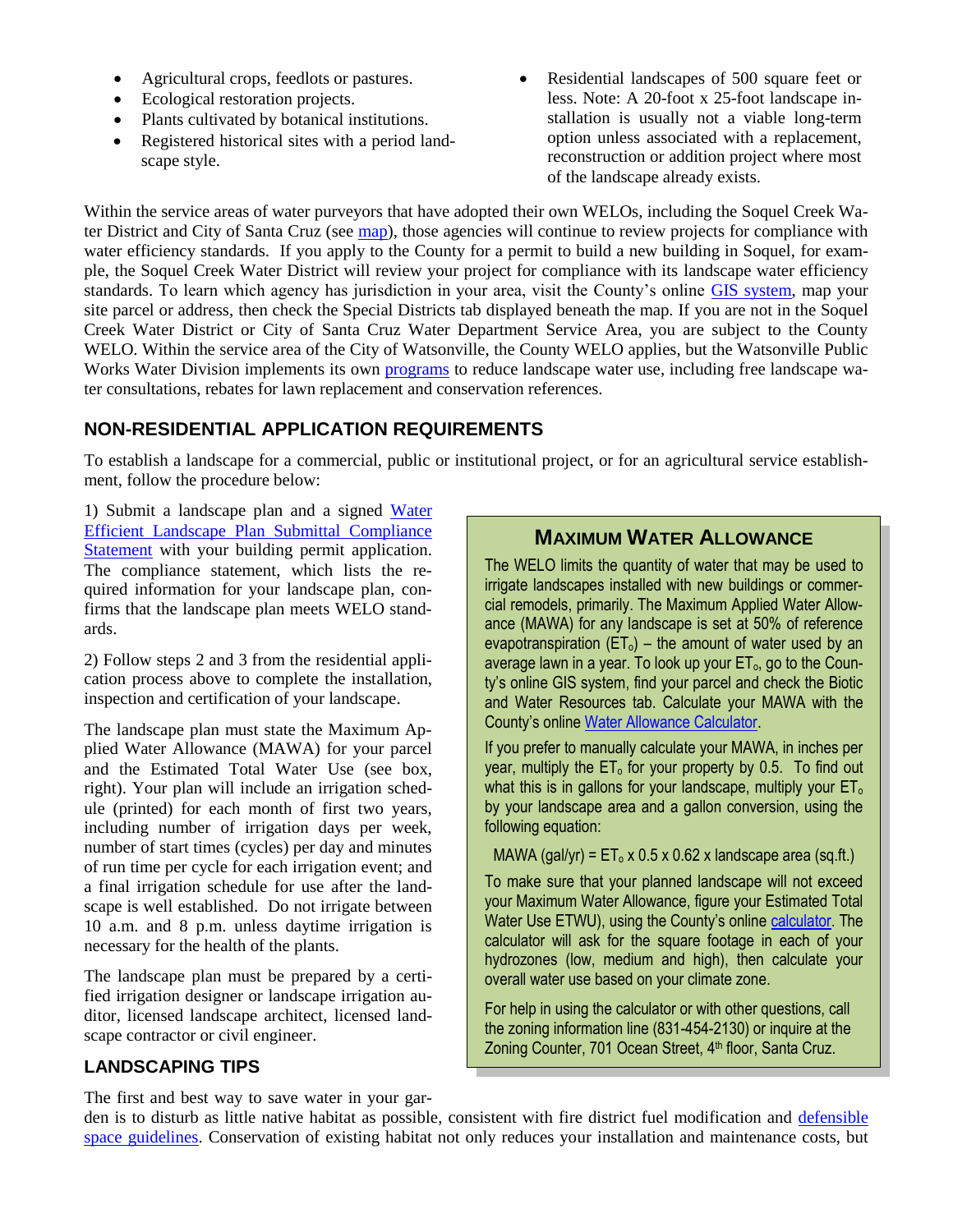benefits the area wildlife that can enrich even urban environments with activity, color and song. With adequate care taken during the construction process, you can maximize the conservation of existing grasslands, oak woodland and other hardwood forests, chaparral and coastal scrub.

Use plants adapted to dry summers and moist winters. Native plants are not the only ones that do well in these conditions. Many local nurseries and other suppliers (box at right) offer diverse, interesting and non-invasive exotic plants well suited to our Mediterranean climate. Many of these provide nectar, cover and seeds for wildlife. With careful plant selection, you can create a garden that requires little or no water, yet provides sustainable habitat.

When using native plants, be careful not to select species that can invade local habitats or contaminate the gene pools of sensitive native species such as manzanita or lilac. *Arctostahpylos* and *ceanothus* varieties developed for landscape uses may hybridize with rare, endemic plants, jeopardizing the native species. Also, maintain your installed landscape free of [invasive plants](http://www.cal-ipc.org/paf/) such as French broom, pampas grass and thistle.

Lawns often require extra water, so it is a good idea to find alternatives to planting a lawn. If you want a recreation surface, you might consider artificial turf. Look for one that minimizes petroleum products and other environmental effects and is biodegradable. Design the site to filter or capture the water that flows off the artificial surface into other landscape areas. Consider onsite stormwater treatment, where you filter runoff through vegetated areas before it enters storm drains. Landscape elements installed for stormwater treatment, such as vegetated swales, filter strips and raingardens are exempt from WELO water limits. Garden areas watered with at least 60% harvested water, graywater or recycled water are Special Landscape Areas (SLAs), which are allowed to receive  $100\%$  of  $ET_0$ . If

## **WHERE TO FIND MEDITERRANEAN PLANTS**



Many of our local commercial nurseries carry – and some specialize in – native and non-native Mediterranean plants. Such plants are distinguished from varieties that may be "drought tolerant" but still require some watering. Check with nursery staff for the plants you need.

Each Spring, the California Native Plant Society (CNPS) teams up with the UC-Santa Cruz arboretum to offer a native plant sale on the UCSC campus. CNPS also offers a fall plant sale and propagation classes. The organization maintains a [website](http://www.cnplx.info/nplx/cprofile?cc=SCR) that lists native plants by type and habitat, with locator maps, pictures and links to nurseries.

your landscape is watered *entirely* from graywater, captured rainwater or recycled water, it is exempt from efficiency requirements. Turf areas used for active recreation in parks, golf courses, sports fields and swimming pools are also SLAs and allowed extra water. The total water use of SLAs is evaluated separately from regular landscape areas, and then added to your total MAWA.

If you do plant a lawn, consider a "warm season" variety that uses minimal water, such as Zoysia grass. Use portable sprinklers or a controller with a rainfall sensor and a remote link to a local weather station, to minimize irri-

gation during fall and winter months, and shut-off automatically during and after rain. These features are required by the WELO for any controller installed in a landscape subject to WELO compliance.

> Whether you are designing a landscape to comply with the Water Efficient Landscape Ordinance or simply installing a garden, it is a

good idea to divide your landscape into watering areas, or hydrozones. Install low-water use plants in areas that get a lot of sun or are hard to reach with a hose. Shady sites, north-facing slopes and low spots help reduce the water demand of high-water use plants. Trees should be on their own irrigation circuits.

You can find out the water rating of most commercially available landscape plants from *[A Guide to Estimating Irrigation Water Needs of Landscape Plantings in California,](http://www.water.ca.gov/wateruseefficiency/docs/wucols00.pdf)*  published by the State of California and available online for free. The manual includes

the Water Use Classifications of Landscape Species (WUCOLS) guide, which provides a water-use rating for



**Plant Factors in WUCOLS** High (H).  $70 - 90\% \text{ ET}_0$ Moderate (M).  $40 - 60\%$   $ET_0$ Low (L).  $10 - 30\% \text{ ET}_0$ Very Low (VL). Less than  $10\%$   $ET_0$